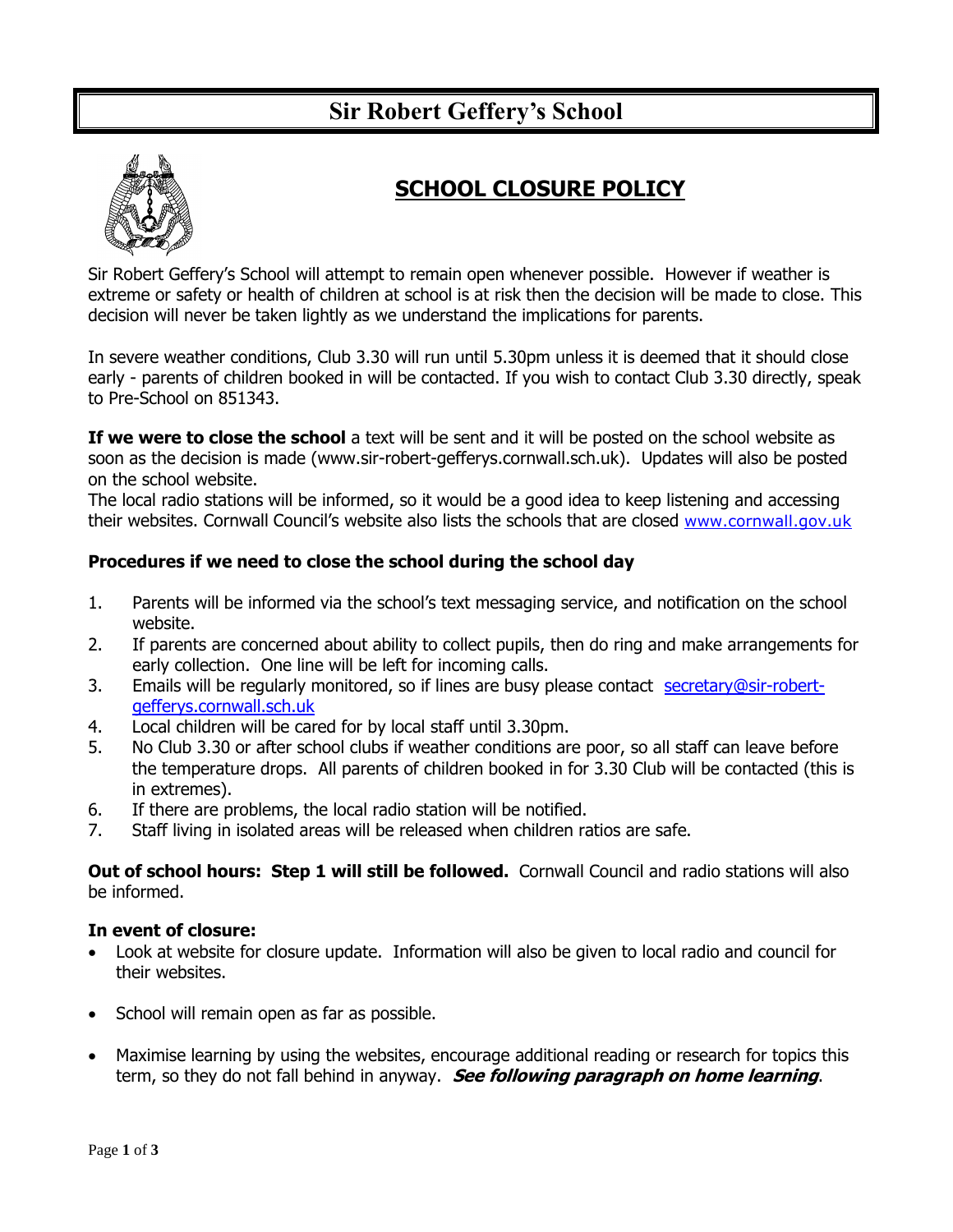- In the case of freezing conditions then clubs will be cancelled and Club 3.30 will not take place to enable staff to get home safely. Hopefully this will not happen too often.
- Text updates will be issued as necessary.

## **HOME LEARNING IN EVENT OF CLOSURE**

When children are at home due to school closure we will ensure that we can support learning during the time the school remains closed.

We will send home a 'Just In Case Pack' that can remain at home for use in such a case. If you need anything else do let us know now. This will contain:

**Spellings** Tables grids and Tables Rockstar information Several books to read Project book to write in Maths paper copies and text books and square maths jotter Logins in reading diaries - children will need to write reading reflections

The majority of children have access to ICT and work can be set and reviewed by teachers on a daily basis. We will be making sure that teachers have email contact for the parents in their classes so that they can set work and feedback.

#### **Our expectations are that children:**

- Read as much as possible and quiz on Accelerated Reader. Teachers will track and monitor on a daily basis.
- Use Mathletics and cover courses that are set for them as well as areas that they need to develop further.
- Use Mymaths year six will have this set for them as well.
- Use Education City, which covers French, science, maths and English.
- Use Spellodrome will cover spelling.
- Access Tables Rockstars good for tables.
- Purple Mash has an ICT scheme of work and writing frames teachers can access work on this
- We would also suggest that children start a personal project on an area that they would like to do - eg Victorians, Europe, Animals, London, photography etc. Information is on the website to support this. Within this, children should show a range of recording. They may write a story, produce a fact file, a poster etc.
- Some sort of physical exercise, depending on the situation, is definitely needed so share with us what you have done - we can share original ideas with others.
- If you have any queries about logins please email [homelearning@sir-robert](mailto:homelearning@sir-robert-gefferys.cornwall.sch.uk)[gefferys.cornwall.sch.uk](mailto:homelearning@sir-robert-gefferys.cornwall.sch.uk) - Izzy will be able to respond and provide them for you

#### **Email Addresses:**

If you have never emailed the school, please could you send an email to [secretary@sir-robert](mailto:secretary@sir-robert-gefferys.cornwall.sch.uk)[gefferys.cornwall.sch.uk](mailto:secretary@sir-robert-gefferys.cornwall.sch.uk) with your name and your child's name and class. This will mean we can update our information and if a closure was to happen we could correspond as appropriate in this way.